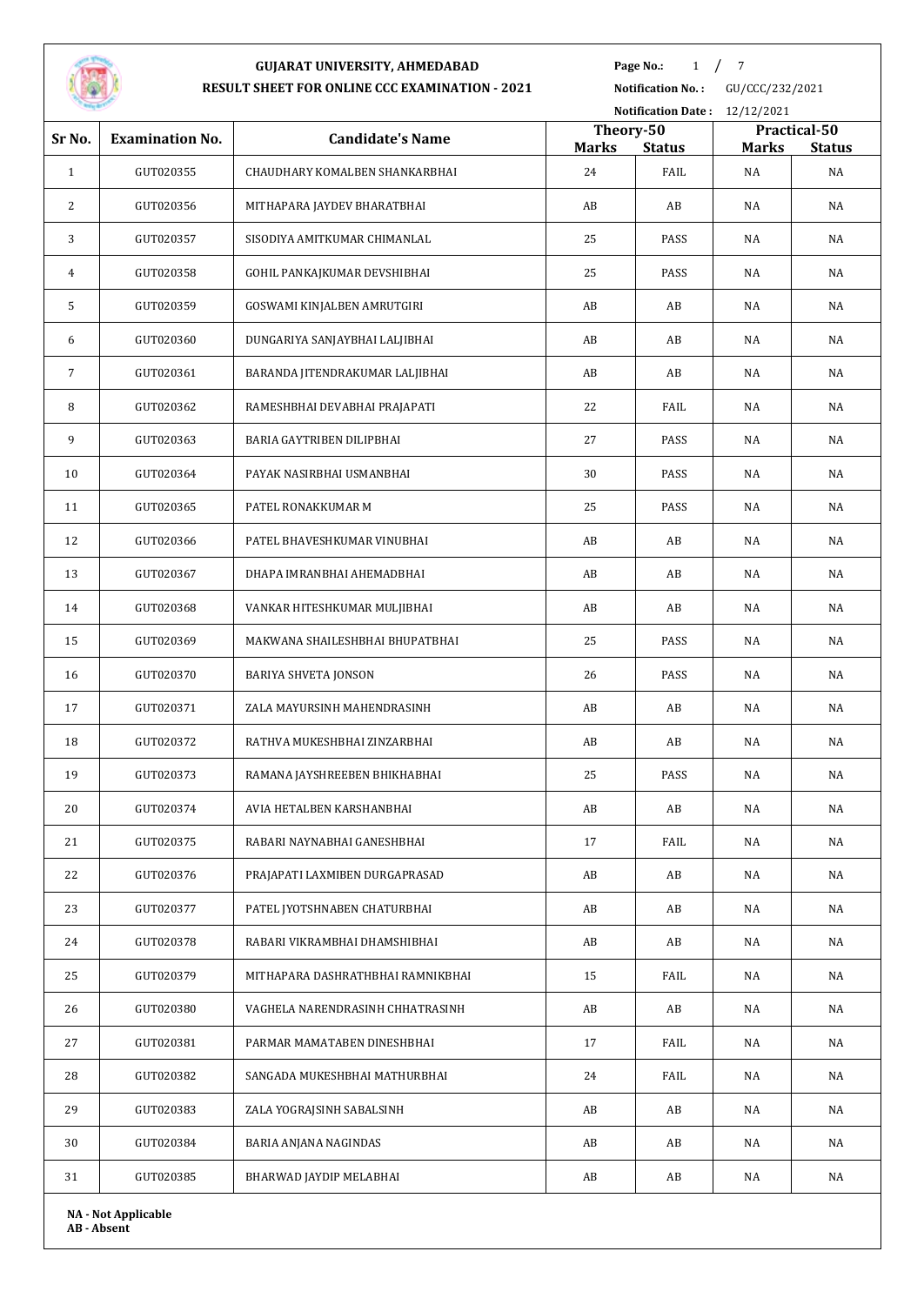

**Page No.:** / 7

**Notification No. :** GU/CCC/232/2021

|                            | Notification Date: 12/12/2021 |                                     |                    |                     |                    |                     |  |
|----------------------------|-------------------------------|-------------------------------------|--------------------|---------------------|--------------------|---------------------|--|
| Sr No.                     | <b>Examination No.</b>        | <b>Candidate's Name</b>             | Theory-50          |                     |                    | Practical-50        |  |
| 32                         | GUT020386                     | VANKAR NITESHKUMAR KESHABHAI        | <b>Marks</b><br>AB | <b>Status</b><br>AB | <b>Marks</b><br>NA | <b>Status</b><br>NA |  |
| 33                         | GUT020387                     | THAKOR PRADIPKUMAR KIRITJI          | 22                 | FAIL                | NA                 | NA                  |  |
| 34                         | GUT020388                     | PARMAR SHARMISHTHABEN AMRUTBHAI     | 31                 | PASS                | NA                 | NA                  |  |
| 35                         | GUT020389                     | DARJI MAHESHKUMAR VITHHALBHAI       | AB                 | AB                  | NA                 | NA                  |  |
| 36                         | GUT020390                     | BHAGORA CHETNA BACHUBHAI            | 27                 | PASS                | NA                 | NA                  |  |
|                            |                               |                                     |                    |                     |                    |                     |  |
| 37                         | GUT020391                     | MISHRA PRASHANT SHASHIBHUSHAN       | AB                 | AB                  | NA                 | NA                  |  |
| 38                         | GUT020392                     | CHIHORI RAMESHBHAI NARANABHAI       | AB                 | AB                  | NA                 | NA                  |  |
| 39                         | GUT020393                     | KUVADIYA MAHESHBHAI BHUPATBHAI      | AB                 | AB                  | NA                 | NA                  |  |
| 40                         | GUT020394                     | VAGHELA MAYABEN MATHURBHAI          | AB                 | AB                  | NA                 | NA                  |  |
| 41                         | GUT020395                     | SARAVAIYA BHAVADIPSINH PARAKRAMSINH | AB                 | AB                  | NA                 | NA                  |  |
| 42                         | GUT020396                     | PATEL SANDIPKUMAR MAHENDRABHAI      | 22                 | FAIL                | NA                 | NA                  |  |
| 43                         | GUT020397                     | CHAUDHARY BABUBHAI BHUDRABHAI       | AB                 | AB                  | NA                 | NA                  |  |
| 44                         | GUT020398                     | CHAUDHARY BHARATKUMAR HAJABHAI      | 26                 | PASS                | NA                 | NA                  |  |
| 45                         | GUT020399                     | PARMAR JAYDIPSINH AMARSINH          | AB                 | AB                  | NA                 | NA                  |  |
| 46                         | GUT020400                     | SUTHAR RINABEN RAMANLAL             | 27                 | PASS                | NA                 | NA                  |  |
| 47                         | GUT020401                     | MAHIDA BHAVINKUMAR SEVAKLAL         | AB                 | AB                  | NA                 | NA                  |  |
| 48                         | GUT020402                     | KUNIYA LALJIBHAI GODADBHAI          | AB                 | AB                  | NA                 | NA                  |  |
| 49                         | GUT020403                     | CHAUDHARI PAYALBEN NARSINHBHAI      | 20                 | FAIL                | NA                 | NA                  |  |
| 50                         | GUT020404                     | CHAUDHARI JAYESHKUMAR VALAJIBHAI    | 17                 | FAIL                | NA                 | NA                  |  |
| 51                         | GUT020405                     | TRAVADI URVI YOGESHKUMAR            | AB                 | AB                  | NA                 | NA                  |  |
| 52                         | GUT020406                     | DIHORA HARESHBHAI BHUPATBHAI        | AB                 | AB                  | NA                 | NA                  |  |
| 53                         | GUT020407                     | SOLANKI MEENAKSHI CHHAGANLAL        | AB                 | AB                  | NA                 | NA                  |  |
| 54                         | GUT020408                     | DESAI HETALBEN HARGOVANBHAI         | 23                 | FAIL                | NA                 | NA                  |  |
| 55                         | GUT020409                     | DESAI KIRANBHAI VELABHAI            | AB                 | AB                  | NA                 | NA                  |  |
| 56                         | GUT020410                     | PARMAR BIPINKUMAR MOHANLAL          | 27                 | PASS                | NA                 | NA                  |  |
| 57                         | GUT020411                     | PARMAR GITABEN PARSHOTTAMBHAI       | 26                 | PASS                | NA                 | NA                  |  |
| 58                         | GUT020412                     | DESAI FULVADAN PRABHATBHAI          | 29                 | PASS                | NA                 | NA                  |  |
| 59                         | GUT020413                     | DER MASHARIBHAI KARNABHAI           | 28                 | PASS                | NA                 | NA                  |  |
| 60                         | GUT020414                     | BARAD BHAGIRATHSINH HANUBHA         | 26                 | PASS                | NA                 | NA                  |  |
| 61                         | GUT020415                     | VASAVA MANISHABEN PRABHATBHAI       | AB                 | AB                  | NA                 | NA                  |  |
| 62                         | GUT020416                     | KHACHAR JAYANTBHAI NAJBHAI          | AB                 | AB                  | NA                 | NA                  |  |
| <b>NA - Not Applicable</b> |                               |                                     |                    |                     |                    |                     |  |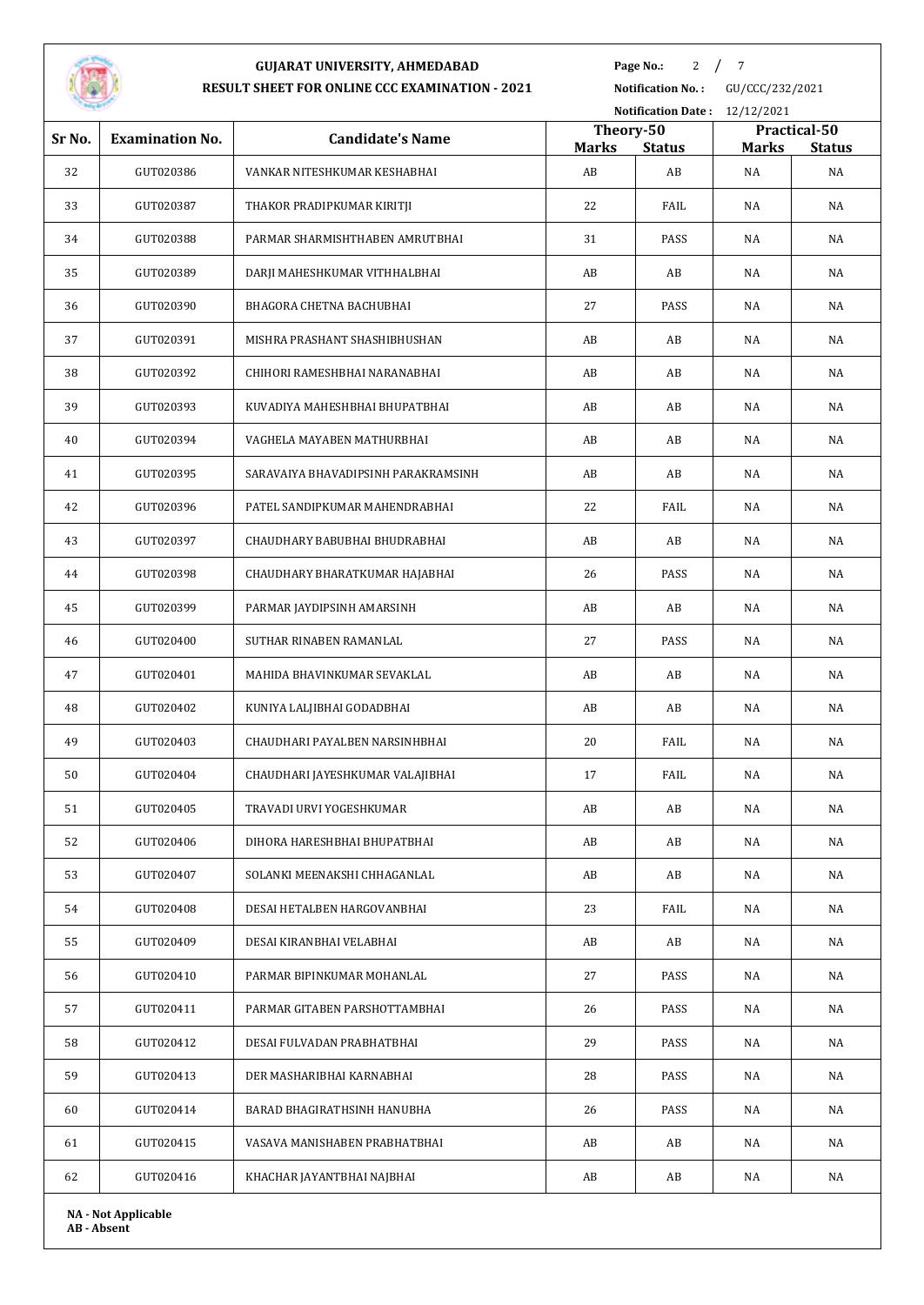

**Page No.:** / 7

**Notification No. :** GU/CCC/232/2021

|        |                            |                                   |                    | Notification Date: 12/12/2021 |                    |                     |  |
|--------|----------------------------|-----------------------------------|--------------------|-------------------------------|--------------------|---------------------|--|
| Sr No. | <b>Examination No.</b>     | <b>Candidate's Name</b>           |                    | Theory-50                     |                    | Practical-50        |  |
| 63     | GUT020417                  | PATEL PIYUKANT GAJENDRABHAI       | <b>Marks</b><br>AB | <b>Status</b><br>AB           | <b>Marks</b><br>NA | <b>Status</b><br>NA |  |
| 64     | GUT020418                  | PARMAR DAKSHA JETHABHAI           | 28                 | PASS                          | NA                 | NA                  |  |
| 65     | GUT020419                  | RAOL VIJAYSINH PRAVINSINH         | AB                 | AB                            | NA                 | NA                  |  |
| 66     | GUT020420                  | CHAUDHARI SANKET VINUBHAI         | 22                 | FAIL                          | NA                 | NA                  |  |
|        |                            |                                   |                    |                               |                    |                     |  |
| 67     | GUT020421                  | MAKAWANA SANJAYBHAI KARAMASHIBHAI | AB                 | AB                            | NA                 | NA                  |  |
| 68     | GUT020422                  | PARMAR HARPAL SINH CHANDUBHAI     | 26                 | PASS                          | NA                 | NA                  |  |
| 69     | GUT020423                  | HIRVANIYA KHUSHBUBEN MAHESHBHAI   | 31                 | PASS                          | NA                 | NA                  |  |
| 70     | GUT020424                  | VAGHELA NIRMALABEN MOHANBHAI      | AB                 | AB                            | NA                 | NA                  |  |
| 71     | GUT020425                  | PARAMAR MANJULA KANABHAI          | 33                 | PASS                          | NA                 | NA                  |  |
| 72     | GUT020426                  | MATA MAVJI SAVA                   | AB                 | AB                            | NA                 | NA                  |  |
| 73     | GUT020427                  | SOLANKI GHANSHYAM BACHUBHAI       | AB                 | AB                            | NA                 | NA                  |  |
| 74     | GUT020428                  | PATEL ASHABEN MANGALBHAI          | 34                 | PASS                          | NA                 | NA                  |  |
| 75     | GUT020429                  | VARSADA SUNIL ARVINDBHAI          | 30                 | PASS                          | NA                 | NA                  |  |
| 76     | GUT020430                  | PATEL PAYALBAHEN HASMUKHBHAI      | 29                 | PASS                          | NA                 | NA                  |  |
| 77     | GUT020431                  | VASAVA KIRANBHAI CHATURBHAI       | 26                 | PASS                          | NA                 | NA                  |  |
| 78     | GUT020432                  | ASARI PRIYANKABAHEN CHANDUBHAI    | AB                 | AB                            | NA                 | NA                  |  |
| 79     | GUT020433                  | CHAUDHARI PAYALBEN DHIRUBHAI      | 20                 | FAIL                          | NA                 | NA                  |  |
| 80     | GUT020434                  | VASAVA DAXABEN DEVAJIBHAI         | AB                 | AB                            | NA                 | NA                  |  |
| 81     | GUT020435                  | CHAUDHARY HETALBEN VIHABHAI       | AB                 | AB                            | NA                 | NA                  |  |
| 82     | GUT020436                  | KHARADI RANJITBHAI RAMJIBHAI      | 28                 | PASS                          | NA                 | NA                  |  |
| 83     | GUT020437                  | SUVERA PAYALBAHEN RAMESHBHAI      | AB                 | AB                            | NA                 | NA                  |  |
| 84     | GUT020438                  | CHAUDHARI SANJAYKUMAR JETHABHAI   | AB                 | AB                            | NA                 | NA                  |  |
| 85     | GUT020439                  | MACHHAR KRISHNABEN PANKAJBHAI     | AB                 | AB                            | NA                 | NA                  |  |
| 86     | GUT020440                  | PATEL PINALBEN AMBALAL            | 20                 | FAIL                          | NA                 | NA                  |  |
| 87     | GUT020441                  | VAGHELA GAYATRIBEN KHUMANSINH     | AB                 | AB                            | NA                 | NA                  |  |
| 88     | GUT020442                  | PRAJAPATI NIKUNJKUMAR             | 32                 | PASS                          | NA                 | NA                  |  |
| 89     | GUT020443                  | LALPARA URVASHIBEN BHOGILAL       | AB                 | AB                            | NA                 | NA                  |  |
| 90     | GUT020444                  | DHARANI SHAILESH DHUDABHAI        | AB                 | AB                            | NA                 | NA                  |  |
| 91     | GUT020445                  | MARU NAVINKUMAR IBRAHIM           | 11                 | FAIL                          | NA                 | NA                  |  |
| 92     | GUT020446                  | PATEL DALSANGBHAI ABHERAJBHAI     | AB                 | AB                            | NA                 | NA                  |  |
| 93     | GUT020447                  | MAKWANA JANAKKUMAR                | AB                 | AB                            | NA                 | NA                  |  |
|        | <b>NA - Not Applicable</b> |                                   |                    |                               |                    |                     |  |

**AB - Absent**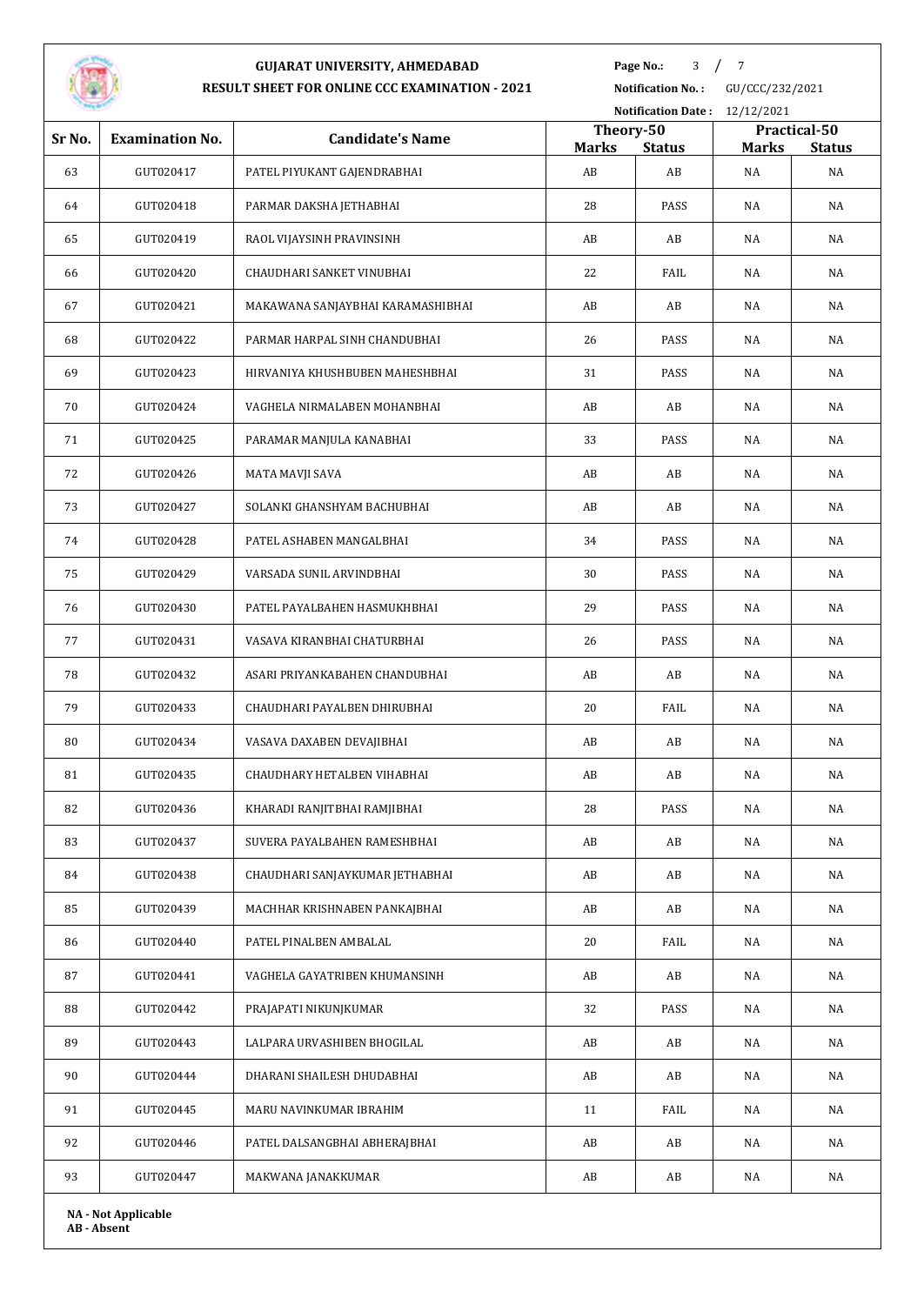

**Page No.:** 4 / 7

**Notification No. :** GU/CCC/232/2021 **Notification Date :** 12/12/2021

|                            |                        |                                    | Theory-50    |               | Practical-50 |               |
|----------------------------|------------------------|------------------------------------|--------------|---------------|--------------|---------------|
| Sr No.                     | <b>Examination No.</b> | <b>Candidate's Name</b>            | <b>Marks</b> | <b>Status</b> | <b>Marks</b> | <b>Status</b> |
| 94                         | GUT020448              | BUMTARIYA NIDHI GULABBHAI          | 28           | PASS          | NA           | NA            |
| 95                         | GUT020449              | DANGAR JALPABEN RANINGBHAI         | 28           | PASS          | NA           | NA            |
| 96                         | GUT020450              | GAMIT SHAKUNTALABEN GANUSINGBHAI   | AB           | AB            | NA           | NA            |
| 97                         | GUT020451              | GAMETI URVASHIDEVI PANKAJBHAI      | 28           | PASS          | NA           | NA            |
| 98                         | GUT020452              | NAYAK ANILKUMAR RASIKLAL           | AB           | AB            | NA           | NA            |
| 99                         | GUT020453              | NARVE KAJAL ASHOKBHAI              | AB           | AB            | NA           | NA            |
| 100                        | GUT020454              | CHAUHAN DIPSINH MULSINH            | 33           | PASS          | NA           | NA            |
| 101                        | GUT020455              | PARMAR HINABEN GANPATRAM           | AB           | AB            | NA           | NA            |
| 102                        | GUT020456              | JANI SHILPABEN VALLABHBHAI         | 26           | PASS          | NA           | NA            |
| 103                        | GUT020457              | RUPAPARA UMESHKUMAR JAMANBHAI      | 31           | PASS          | NA           | NA            |
| 104                        | GUT020458              | VAGADIYA SHILPA MANILAL            | AB           | AB            | NA           | NA            |
| 105                        | GUT020459              | VYAS KALPESHKUMAR ASHOKBHAI        | 17           | FAIL          | NA           | NA            |
| 106                        | GUT020460              | DABHI NARENDRA POPATBHAI           | AB           | AB            | NA           | NA            |
| 107                        | GUT020461              | MALAVAT TARABEN JAYANTIBHAI        | AB           | AB            | NA           | NA            |
| 108                        | GUT020462              | RATHWA KUVARSING BHAVSING          | AB           | AB            | NA           | NA            |
| 109                        | GUT020463              | KHARADI VIJESHBHAI JIVABHAI        | 30           | PASS          | NA           | NA            |
| 110                        | GUT020464              | PATEL KINJAL CHANDUBHAI            | 29           | PASS          | NA           | NA            |
| 111                        | GUT020465              | CHAUDHARY DIVABEN RAMESHBHAI       | 18           | FAIL          | NA           | NA            |
| 112                        | GUT020466              | SOLANKI VISHVAJITSINH RAJENDRASINH | 34           | PASS          | NA           | NA            |
| 113                        | GUT020467              | JOGARAJIYA VIPUL SHANKARBHAI       | AB           | AB            | NA           | NA            |
| 114                        | GUT020468              | HANDA BHAVU KANAJIBHAI             | 26           | PASS          | NA           | NA            |
| 115                        | GUT020469              | PARMAR ANITA VEJABHAI              | AB           | AB            | NA           | NA            |
| 116                        | GUT020470              | MACHHAR KRISHNABEN PANKAJBHAI      | AB           | AB            | NA           | NA            |
| 117                        | GUT020471              | DODIYA MINAXIBEN JAGUBHAI          | 27           | PASS          | NA           | NA            |
| 118                        | GUT020472              | VIRDA MULUBHAI NATHABHAI           | AB           | AB            | NA           | NA            |
| 119                        | GUT020473              | MALI DINESHJI SHANKARJI            | 28           | PASS          | NA           | NA            |
| 120                        | GUT020474              | MORVADIYA IMTIYAZ FAKIRMAHMMAD     | 21           | FAIL          | NA           | NA            |
| 121                        | GUT020475              | RATHVA SUMITRABEN RAYSINGBHAI      | 21           | FAIL          | NA           | NA            |
| 122                        | GUT020476              | PARMAR DILIPKUMAR MANILAL          | AB           | AB            | NA           | NA            |
| 123                        | GUT020477              | PARMAR DILIPKUMAR MANILAL          | AB           | AB            | NA           | NA            |
| 124                        | GUT020478              | GULATI MALHAN MOHASHRAF            | 31           | PASS          | NA           | NA            |
| <b>NA - Not Applicable</b> |                        |                                    |              |               |              |               |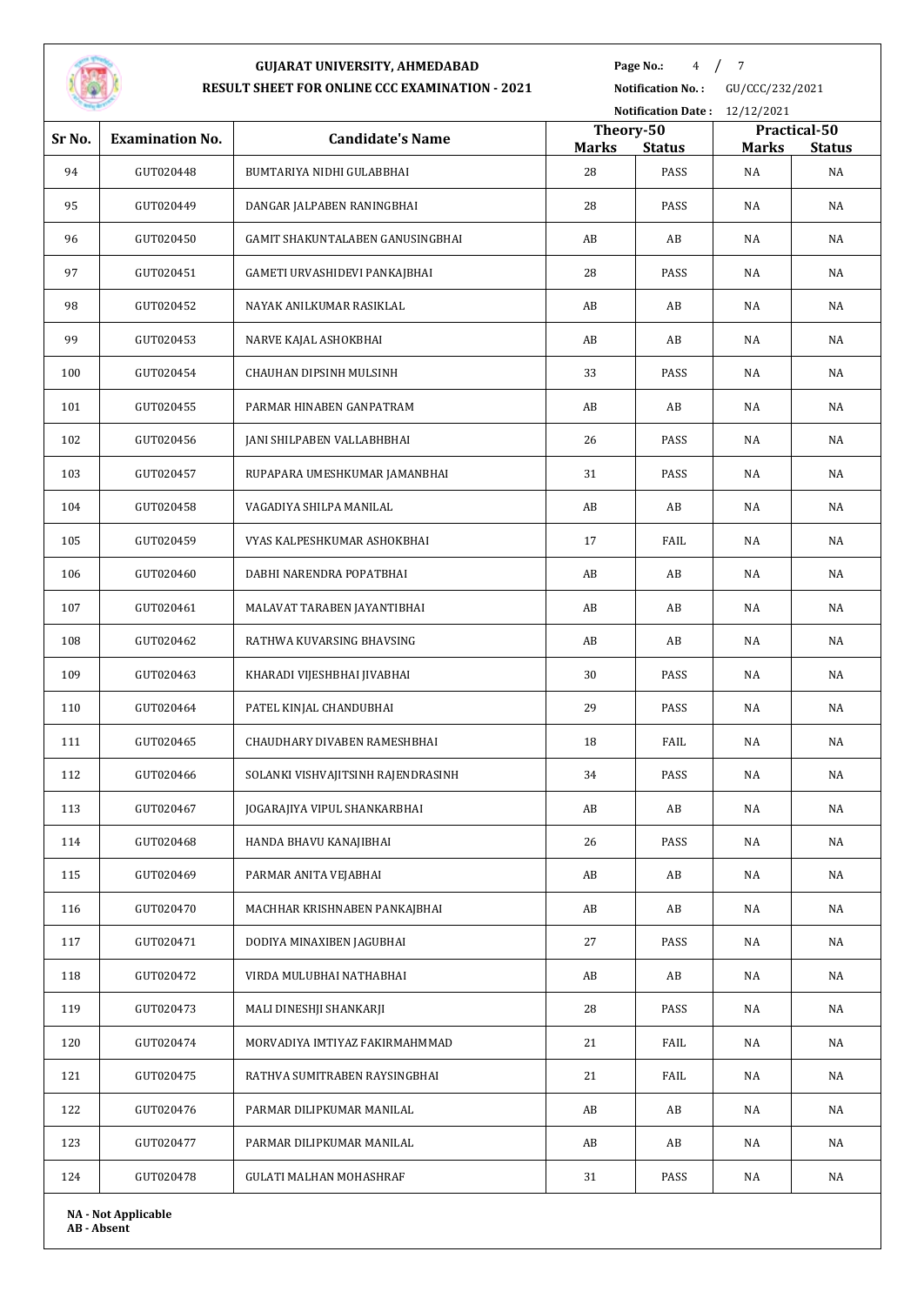

**Page No.:** 5 / 7

**Notification No. :** GU/CCC/232/2021

|        | Notification Date: 12/12/2021 |                                   |                    |                     |                    |                     |  |
|--------|-------------------------------|-----------------------------------|--------------------|---------------------|--------------------|---------------------|--|
| Sr No. | <b>Examination No.</b>        | <b>Candidate's Name</b>           |                    | Theory-50           |                    | Practical-50        |  |
| 125    | GUT020479                     | RATHOD VIJYABEN NANJIBHAI         | <b>Marks</b><br>AB | <b>Status</b><br>AB | <b>Marks</b><br>NA | <b>Status</b><br>NA |  |
| 126    | GUT020480                     | MAKVANA ASHVINBHAI MANSUKHBHAI    | AB                 | AB                  | NA                 | NA                  |  |
| 127    | GUT020481                     | PATEL NIMESHKUMAR KANAIYALAL      | 25                 | PASS                | NA                 | NA                  |  |
|        |                               |                                   |                    |                     |                    |                     |  |
| 128    | GUT020482                     | PRAJAPATI RAJESHKUMAR JETHABHAI   | 31                 | PASS                | NA                 | NA                  |  |
| 129    | GUT020483                     | PARMAR VIJAYKUMAR BHUPENDRABHAI   | AB                 | AB                  | NA                 | NA                  |  |
| 130    | GUT020484                     | BALADANIYA BHAVESH DULABHAI       | 26                 | PASS                | NA                 | NA                  |  |
| 131    | GUT020485                     | PARGI DIMPALBEN SAMUBHAI          | AB                 | AB                  | NA                 | NA                  |  |
| 132    | GUT020486                     | CHAUHAN PRAFULKUMAR RAMESHBHAI    | AB                 | AB                  | NA                 | NA                  |  |
| 133    | GUT020487                     | PANCHOLI VIDHI NAVINCHANDRA       | 28                 | PASS                | NA                 | NA                  |  |
| 134    | GUT020488                     | BARAIYA HINABEN JIVRAMBHAI        | 19                 | FAIL                | NA                 | NA                  |  |
| 135    | GUT020489                     | BAGODARIYA VIJAYBHAI NANAJIBHAI   | 20                 | FAIL                | NA                 | NA                  |  |
| 136    | GUT020490                     | MEVADA DIMPALBEN MULJIBHAI        | 26                 | PASS                | NA                 | NA                  |  |
| 137    | GUT020491                     | RATHOD BALVANTSINH HARISANG       | AB                 | AB                  | NA                 | NA                  |  |
| 138    | GUT020492                     | TRIVEDI KAJALBEN JASHVANTLAL      | AB                 | AB                  | NA                 | NA                  |  |
| 139    | GUT020493                     | SUVA GOVINDBHAI KANABHAI          | 32                 | PASS                | NA                 | NA                  |  |
| 140    | GUT020494                     | PATEL NIMESHKUMAR JAYNTIBHAI      | AB                 | AB                  | NA                 | NA                  |  |
| 141    | GUT020495                     | ZALA DHANANJAYSINH VIKRAMSINH     | AB                 | AB                  | NA                 | NA                  |  |
| 142    | GUT020496                     | VADHEL RAJESHKUMAR MANDANBHAI     | 19                 | FAIL                | NA                 | NA                  |  |
| 143    | GUT020497                     | PASI NILAM BHAGVATIPRASAD         | 16                 | FAIL                | NA                 | NA                  |  |
| 144    | GUT020498                     | VANKAR VAISHALIBEN MANAHARBHAI    | AB                 | AB                  | NA                 | NA                  |  |
| 145    | GUT020499                     | DIWAN NADIMBHAI YAKUBBHAI         | 27                 | PASS                | NA                 | NA                  |  |
| 146    | GUT020500                     | NAGADUKIYA VINOD GOVIDBHAI        | 24                 | FAIL                | NA                 | NA                  |  |
| 147    | GUT020501                     | DANGAR ARJAN KANABHAI             | 29                 | PASS                | NA                 | NA                  |  |
| 148    | GUT020502                     | BABARIYA KANCHAN BABUBHAI         | 25                 | PASS                | NA                 | NA                  |  |
| 149    | GUT020503                     | METALIYA MANISHABEN VIRJIBHAI     | AB                 | AB                  | NA                 | NA                  |  |
| 150    | GUT020504                     | PATEL CHETANBHAI DINESHBHAI       | 23                 | FAIL                | NA                 | NA                  |  |
| 151    | GUT020505                     | KATHAD BATUK BABU                 | AB                 | AB                  | NA                 | NA                  |  |
| 152    | GUT020506                     | DIPAKKUMAR CHAVDA                 | 28                 | PASS                | NA                 | NA                  |  |
| 153    | GUT020507                     | MACWAN SUKESHIBEN PAULBHAI        | 25                 | PASS                | NA                 | NA                  |  |
| 154    | GUT020508                     | MAHERIYA ASHOKUMAR DEVJIBHAI      | 19                 | FAIL                | NA                 | NA                  |  |
| 155    | GUT020509                     | CHAUDHARI SOHIL KUMAR RAMSANGBHAI | 26                 | PASS                | NA                 | NA                  |  |
|        |                               |                                   |                    |                     |                    |                     |  |

**NA - Not Applicable AB - Absent**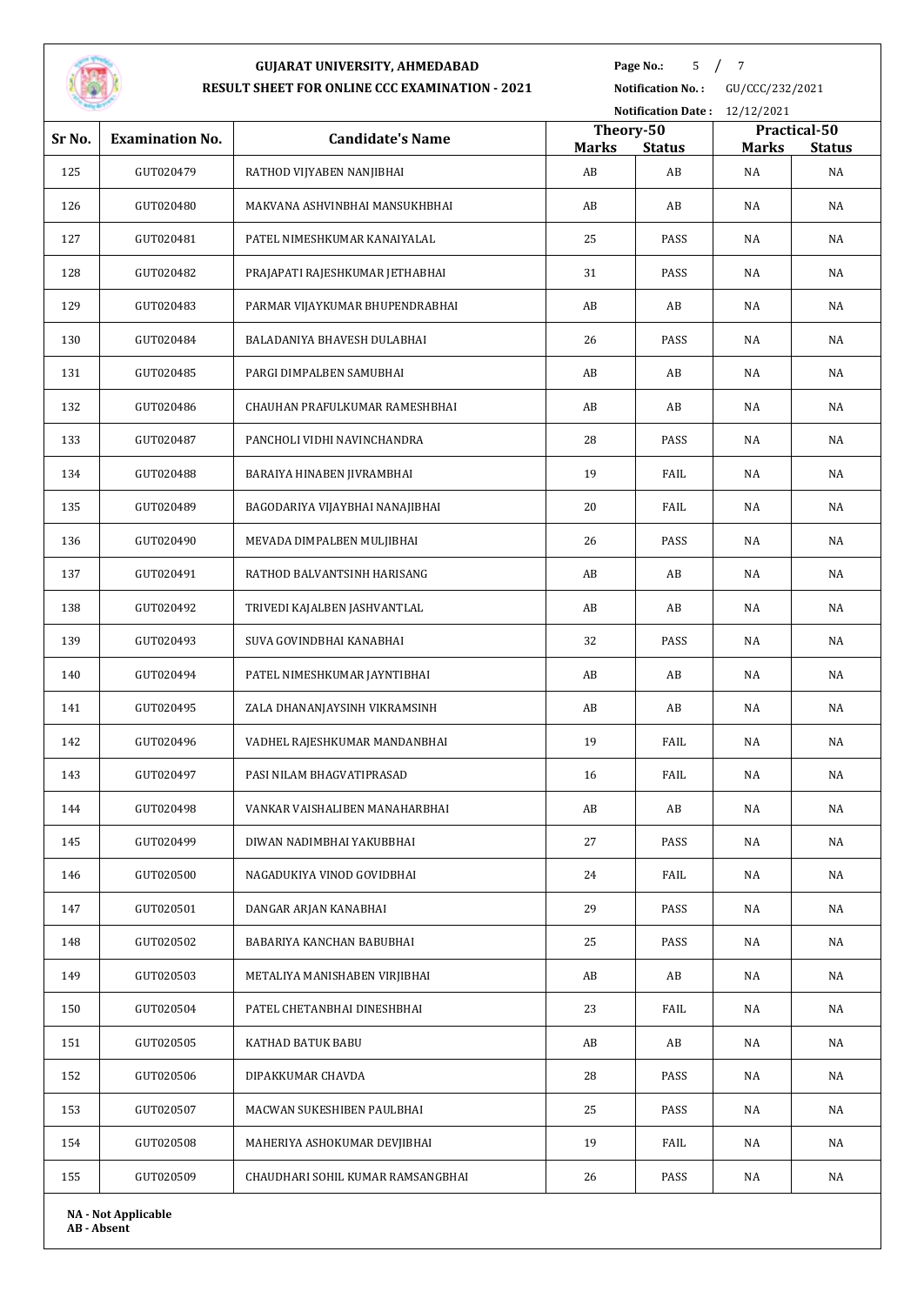

**Page No.:** 6 / 7

**Notification No. :** GU/CCC/232/2021

|        |                        | Notification Date: 12/12/2021     |              |                                            |    |                               |
|--------|------------------------|-----------------------------------|--------------|--------------------------------------------|----|-------------------------------|
| Sr No. | <b>Examination No.</b> | <b>Candidate's Name</b>           | <b>Marks</b> | Theory-50<br><b>Status</b><br><b>Marks</b> |    | Practical-50<br><b>Status</b> |
| 156    | GUT020510              | PATEL RAGINIBEN ISHVARLAL         | AB           | AB                                         | NA | NA                            |
| 157    | GUT020511              | CHAUDHARI RINKUBEN BALDEVBHAI     | AB           | AB                                         | NA | NA                            |
| 158    | GUT020512              | TANDEL TANUJABEN BALVANTBHAI      | 11           | FAIL                                       | NA | NA                            |
| 159    | GUT020513              | VALAND DARSHAN PRAVINBHAI         | 20           | FAIL                                       | NA | NA                            |
| 160    | GUT020514              | PRAJAPATI KETAN RAMESHBHAI        | 21           | FAIL                                       | NA | NA                            |
| 161    | GUT020515              | PITHIYA MANIBEN BHOJABHAI         | 22           | FAIL                                       | NA | NA                            |
| 162    | GUT020516              | KARENA RAMILABEN KARSHANBHAI      | 28           | PASS                                       | NA | NA                            |
| 163    | GUT020517              | VAGH LAXMI ALABHAI                | 26           | PASS                                       | NA | NA                            |
| 164    | GUT020518              | SARVAIYA DIGVIJAYSINH POLUBHA     | 24           | FAIL                                       | NA | NA                            |
| 165    | GUT020519              | DAMOR KALUBHAI FULABHAI           | 24           | FAIL                                       | NA | NA                            |
| 166    | GUT020520              | DAMOR VIDHATABAHEN BHAGVANBHAI    | 26           | PASS                                       | NA | NA                            |
| 167    | GUT020521              | BHATU JAGDISH VIRAMBHAI           | AB           | AB                                         | NA | NA                            |
| 168    | GUT020522              | CHAUDHARY BHAGAVATIBEN PARBATBHAI | 28           | PASS                                       | NA | NA                            |
| 169    | GUT020523              | VALA DIVYARAJSINH ANOPSINH        | 26           | PASS                                       | NA | NA                            |
| 170    | GUT020524              | PATEL SAURABH JAYANTILAL          | AB           | AB                                         | NA | NA                            |
| 171    | GUT020525              | PRAJAPATI HEMALATABEN AMRUTLAL    | 20           | FAIL                                       | NA | NA                            |
| 172    | GUT020526              | BARIA KAILASBAHEN FULABHAI        | AB           | AB                                         | NA | NA                            |
| 173    | GUT020527              | MAKWANA GOPALBHAI BOGHABHAI       | 25           | PASS                                       | NA | NA                            |
| 174    | GUT020528              | MISHRA PRITI VINOD KUMAR          | 26           | PASS                                       | NA | NA                            |
| 175    | GUT020529              | DAMOR KAMLESHKUMAR NAVJIBHAI      | 33           | PASS                                       | NA | NA                            |
| 176    | GUT020530              | PATEL UNNATIBEN KANTIBHAI         | 19           | FAIL                                       | NA | NA                            |
| 177    | GUT020531              | CHAUDHARY KINJALBEN RAMABHAI      | 32           | PASS                                       | NA | NA                            |
| 178    | GUT020532              | MAHESHBHAI BHIKHABHAI CHAVDA      | AB           | AB                                         | NA | NA                            |
| 179    | GUT020533              | SOLANKI RAMILABEN MAHENDRASINH    | 23           | FAIL                                       | NA | NA                            |
| 180    | GUT020534              | MAKWANA BHARTIBEN DINESHBHAI      | AB           | AB                                         | NA | NA                            |
| 181    | GUT020535              | USADADIYA ASHISH PARSOTAMBHAI     | AB           | AB                                         | NA | NA                            |
| 182    | GUT020536              | GALCHAR BHARATBHAI DEVABHAI       | AB           | AB                                         | NA | NA                            |
| 183    | GUT020537              | RATHWA PRAGNABEN MAHENDRABHAI     | AB           | AB                                         | NA | NA                            |
| 184    | GUT020538              | MAHETA PAYALBEN DILIPBHAI         | AB           | AB                                         | NA | NA                            |
| 185    | GUT020539              | GANVIT VRUTTIKUMARI DINESHBHAI    | AB           | AB                                         | NA | NA                            |
| 186    | GUT020540              | CHAUDHARI GHANSHYAMBHAI CHELABHAI | 27           | PASS                                       | NA | NA                            |
|        |                        |                                   |              |                                            |    |                               |